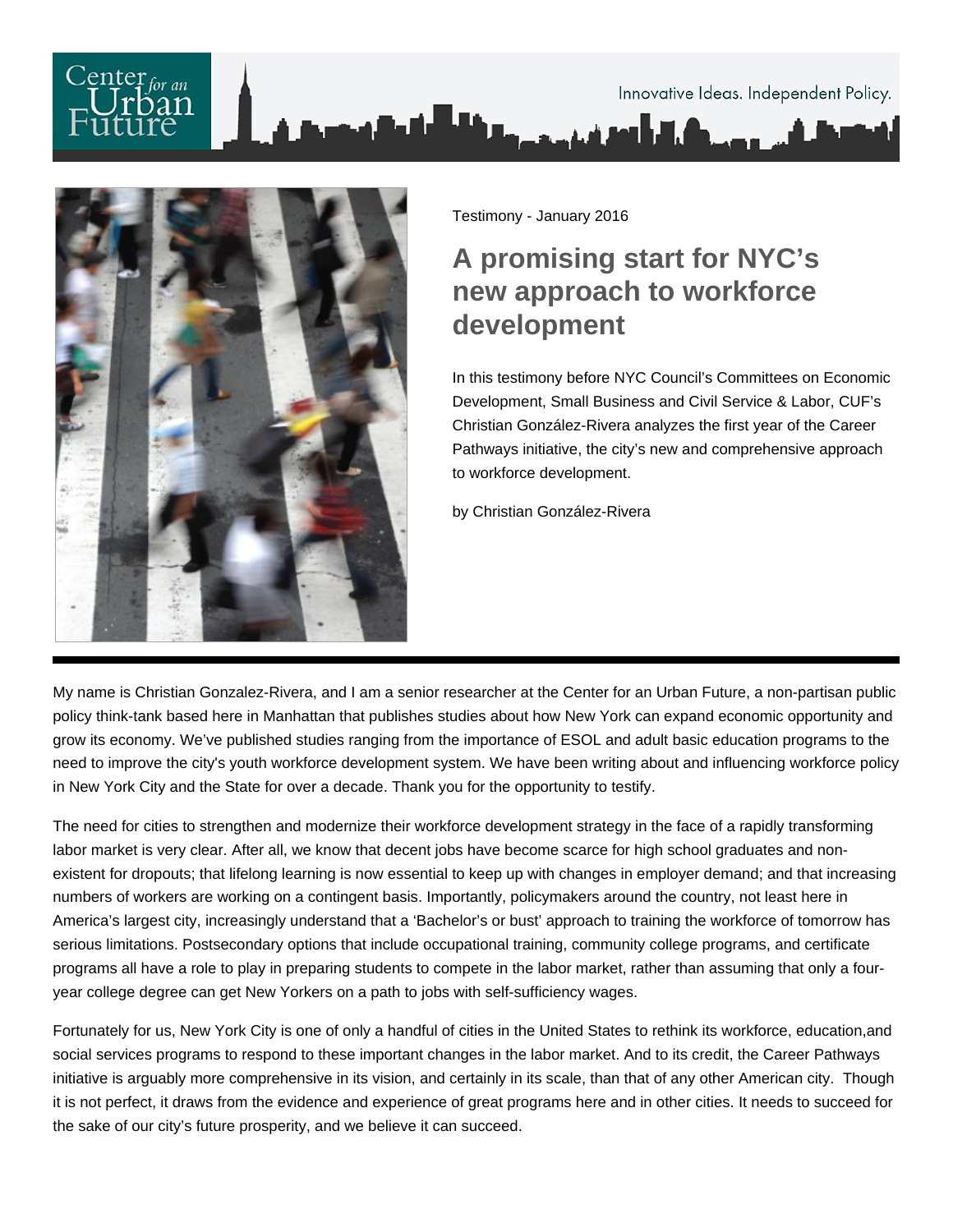After one year, so much is still in the pipeline, most importantly the contracts that will determine what providers are asked to do and the metrics with which the city will measure success. But I can make some preliminary observations, based on research the Center for an Urban Future is conducting for an upcoming study.

- The Human Resources Administration (HRA) has come the furthest in a year. HRA adopted its work-first strategy in the mid-1990s, even before passage of the federal Personal Responsibility and Work Opportunity Act of 1996, but then maintained that strategy through the high unemployment era of the Great Recession. Now HRA is moving on a multifaceted plan to replace the outmoded work-first strategy with a more sophisticated approach that incorporates career counseling, education and training, and coordinated service delivery, all in alignment with the Career Pathways framework. Importantly, HRA posted concept papers and took public input to improve the final product.
- **The two Industry Partnerships are finding their way.** The New York Alliance for Careers in Healthcare and the Tech Talent Pipeline are both up and running, executing strategic plans and building programs with employers, providers and other partners. They have also been working closely with CUNY to develop training curricula that is informed by input from their respective industries. While the idea of having a formal system for soliciting and acting on employer input is promising, it is still an open question whether the model that has been applied to industries with more clearly defined career pathways and skill requirements like healthcare and tech can be applied to industries that lack clear roadmaps for advancement, notably food service and retail. The manufacturing and construction industries also have complex challenges to address.
- **City agencies should be transparent in their implementation of Career Pathways. HRA has been fairly open by the transparent open** about its plans for implementing Career Pathways. But we still need to hear more from the Department of Small Business Services (SBS) about how it will implement Career Pathways. For instance, four Industry Partnerships still remain to be established, but the workforce community has limited information about the strategic approaches that SBS envisions for each one. There are also open questions about the Workforce1 Centers. How will the Workforce 1 Centers be reconceived to harmonize with Career Pathways? What role will the Workforce1 Sector Centers play? How will provider contracts embody these changes? SBS has not disclosed its plans in these areas. The concern here is not so much government transparency and accountability, but effectiveness. SBS has traditionally been among the strongest entities in the city developing workforce policy and running programs, but despite their demonstrated capacity, these highly complex initiatives benefit from the input of experts, stakeholders, and elected officials. More input is better than less, so the policy dialogue should be opened as widely as possible.
- **CUNY is highly important, yet not adequately integrated into Career Pathways.** In a system that relies on education and training, all roads lead to CUNY. Some aspects of CUNY's role appear to be going well, such as its participation in the Industry Partnerships and its expansion of CUNY ASAP. But key elements of the Career Pathways framework do not appear to be making headway at CUNY, such as credit for prior learning, stackable credentials, and competency-based learning in general. These elements are important for CUNY's ability to support the career needs of adult students, engage more effectively with employers, and coordinate its programs with those of non-profit workforce providers. This is another area that would benefit from more open conversations about what progress is being made.
- **New York State lags behind in developing its own career pathways initiative and supporting New York City.** The state role in career pathways is critical. Governor Cuomo oversees the Regional Economic Development Corporations, disburses the WIOA governor's set-aside fund, and manages the Tuition Assistance Program. The Department of Labor oversees the city's implementation of the state workforce plan. The Board of Regents disburses all adult literacy funding and approves new career and technical education programs. The State Legislature has an important voice in all of these and many other workforce-related decisions. Unfortunately, state policymakers have not yet come to grips with the changing labor market in the intentional way New York City has. So educating these policymakers over time will be essential to the city's ability to operationalize the Career Pathways strategy.